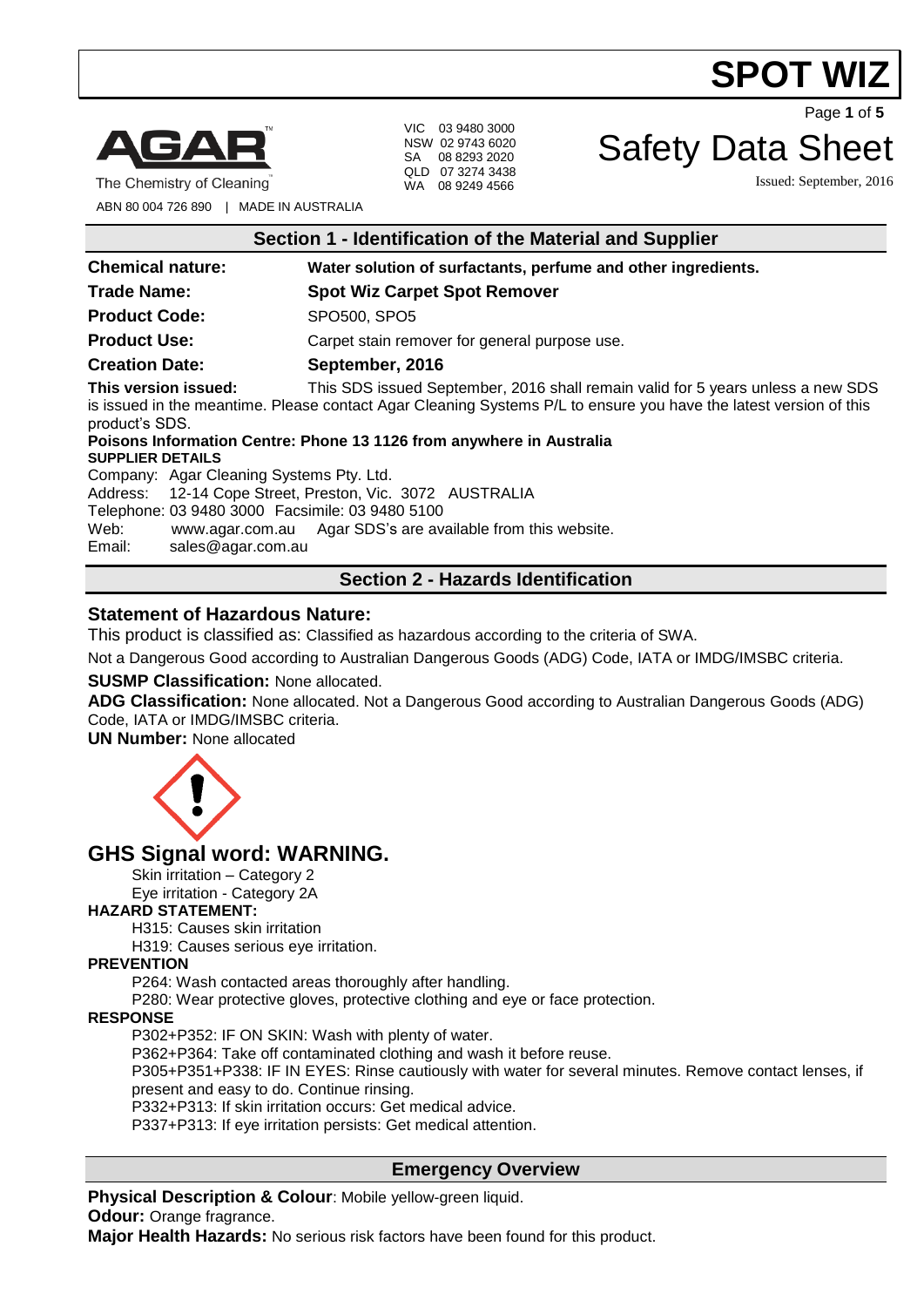# **SPOT WIZ**

Page **2** of **5**

| <b>Section 3 - Composition/Information on Ingredients</b> |               |          |         |                                |
|-----------------------------------------------------------|---------------|----------|---------|--------------------------------|
| <b>Ingredients</b>                                        | <b>CAS No</b> | Conc, %  |         | TWA $(mg/m^3)$ STEL $(mg/m^3)$ |
| Nonionic surfactants                                      | various       | <5       | not set | not set                        |
| Anionic surfactants                                       | secret        | <5       | not set | not set                        |
| Water                                                     | 7732-18-5     | to $100$ | not set | not set                        |

This is a commercial product whose exact ratio of components may vary slightly. Minor quantities of other non hazardous ingredients are also possible.

The SWA TWA exposure value is the average airborne concentration of a particular substance when calculated over a normal 8 hour working day for a 5 day working week. The STEL (Short Term Exposure Limit) is an exposure value that may be equalled (but should not be exceeded) for no longer than 15 minutes and should not be repeated more than 4 times per day. There should be at least 60 minutes between successive exposures at the STEL. The term "peak "is used when the TWA limit, because of the rapid action of the substance, should never be exceeded, even briefly.

# **Section 4 - First Aid Measures**

# **General Information:**

You should call the Poisons Information Centre if you feel that you may have been poisoned, burned or irritated by this product. The number is 13 1126 from anywhere in Australia (0800 764 766 in New Zealand) and is available at all times. Have this SDS with you when you call.

**Inhalation:** First aid is not generally required. If in doubt, contact a Poisons Information Centre or a doctor. **Skin Contact:** Irritation is unlikely. However, if irritation does occur, flush with lukewarm, gently flowing water for 5 minutes or until chemical is removed.

**Eye Contact:** Immediately flush the contaminated eye(s) with lukewarm, gently flowing water for 5 minutes or until the product is removed, while holding the eyelid(s) open. Obtain medical advice immediately if irritation occurs. Take special care if exposed person is wearing contact lenses.

**Ingestion:** If product is swallowed or gets in mouth, do NOT induce vomiting; wash mouth with water and give some water to drink. If symptoms develop, or if in doubt contact a Poisons Information Centre or a doctor.

# **Section 5 - Fire Fighting Measures**

**Fire and Explosion Hazards**: The major hazard in fires is usually inhalation of heated and toxic or oxygen deficient (or both), fire gases. There is no risk of an explosion from this product under normal circumstances if it is involved in a fire.

Only small quantities of decomposition products are expected from this product at temperatures normally achieved in a fire. This will only occur after heating to dryness.

Fire decomposition products from this product are likely to be toxic and corrosive if inhaled. Take appropriate protective measures.

**Extinguishing Media:** Not combustible. Use extinguishing media suited to burning materials.<br>
Fire Fighting: If a significant quantity of this product is involved in a fire, call the fire brigade.

|                                  | Fire Fighting: If a significant quantity of this product is involved in a fire, call the fire brigade. |
|----------------------------------|--------------------------------------------------------------------------------------------------------|
| Flash point:                     | Does not burn.                                                                                         |
| <b>Upper Flammability Limit:</b> | Does not burn.                                                                                         |
| <b>Lower Flammability Limit:</b> | Does not burn.                                                                                         |
| <b>Autoignition temperature:</b> | Not applicable - does not burn.                                                                        |
| <b>Flammability Class:</b>       | Does not burn.                                                                                         |
|                                  |                                                                                                        |

### **Section 6 - Accidental Release Measures**

**Accidental release:** Minor spills do not normally need any special cleanup measures. In the event of a major spill, prevent spillage from entering drains or water courses. As a minimum, wear overalls, goggles and gloves. Suitable materials for protective clothing include rubber. Eye/face protective equipment should comprise as a minimum, protective glasses and, preferably, goggles. If there is a significant chance that vapours or mists are likely to build up in the cleanup area, we recommend that you use a respirator. Usually, no respirator is necessary when using this product. However, if you have any doubts consult the Australian Standard mentioned below (section 8). Stop leak if safe to do so, and contain spill. Absorb onto sand, vermiculite or other suitable absorbent material. If spill is too large or if absorbent material is not available, try to create a dike to stop material spreading or going into drains or waterways. Sweep up and shovel or collect recoverable product into labelled containers for recycling or salvage, and dispose of promptly. Recycle containers wherever possible after careful cleaning. After spills, wash area preventing runoff from entering drains. If a significant quantity of material enters drains, advise emergency services. This material may be suitable for approved landfill. Ensure legality of disposal by consulting regulations prior to disposal. Thoroughly launder protective clothing before storage or re-use. Advise laundry of nature of contamination when sending contaminated clothing to laundry.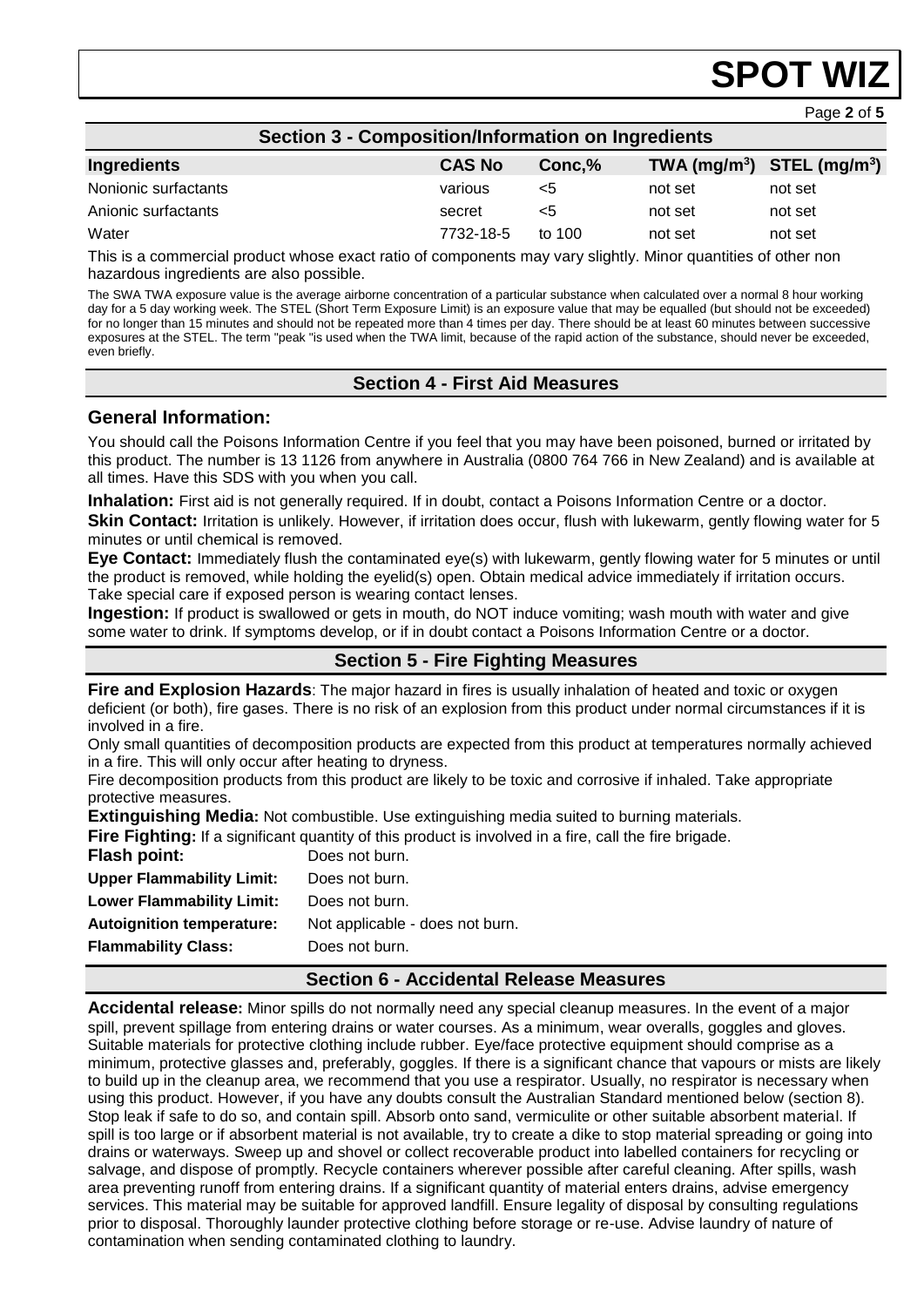# **SPOT WIZ**

Page **3** of **5**

# **Section 7 - Handling and Storage**

**Handling:** Check Section 8 of this SDS for details of personal protective measures, and make sure that those measures are followed. The measures detailed below under "Storage" should be followed during handling in order to minimise risks to persons using the product in the workplace.

**Storage:** Make sure that the product does not come into contact with substances listed under "Incompatibilities" in Section 10. Some liquid preparations settle or separate on standing and may require stirring before use.

# **Section 8 - Exposure Controls and Personal Protection**

The following Australian Standards will provide general advice regarding safety clothing and equipment: Respiratory equipment: **AS/NZS 1715**, Protective Gloves: **AS 2161**, Occupational Protective Clothing: AS/NZS 4501 set 2008, Industrial Eye Protection: **AS1336** and **AS/NZS 1337**, Occupational Protective Footwear: **AS/NZS2210**.

# **SWA Exposure Limits TWA (mg/m<sup>3</sup>**

Exposure limits have not been established by SWA for any of the significant ingredients in this product.

No special equipment is usually needed when occasionally handling small quantities. The following instructions are for bulk handling or where regular exposure in an occupational setting occurs without proper containment systems. **Ventilation:** This product should only be used in a well ventilated area. If natural ventilation is inadequate, use of a fan is suggested.

**Eye Protection:** Eye protection such as protective glasses or goggles is recommended when this product is being used.

**Skin Protection:** The information at hand indicates that this product is not harmful and that normally no special skin protection is necessary. However, we suggest that you routinely avoid contact with all chemical products and that you wear suitable gloves (preferably elbow-length) when skin contact is likely.

**Protective Material Types:** We suggest that protective clothing be made from the following materials: rubber. **Respirator:** Usually, no respirator is necessary when using this product. However, if you have any doubts consult the Australian Standard mentioned above.

Safety deluge showers should, if practical, be provided near to where this product is being handled commercially.

| <b>Section 9 - Physical and Chemical Properties:</b> |                                 |  |
|------------------------------------------------------|---------------------------------|--|
| <b>Physical Description &amp; colour:</b>            | Mobile yellow-green liquid.     |  |
| Odour:                                               | Orange fragrance.               |  |
| <b>Boiling Point:</b>                                | Boils below 100°C at 100kPa.    |  |
| <b>Freezing/Melting Point:</b>                       | Below 0°C.                      |  |
| <b>Volatiles:</b>                                    | 0.5% VOC                        |  |
| <b>Vapour Pressure:</b>                              | No data.                        |  |
| <b>Vapour Density:</b>                               | As for water.                   |  |
| <b>Specific Gravity:</b>                             | 1.03                            |  |
| <b>Water Solubility:</b>                             | Completely soluble in water.    |  |
| pH:                                                  | 9.9-10.4 (as supplied)          |  |
| <b>Volatility:</b>                                   | As for water.                   |  |
| <b>Odour Threshold:</b>                              | No data.                        |  |
| <b>Evaporation Rate:</b>                             | As for water.                   |  |
| <b>Coeff Oil/water Distribution:</b>                 | No data                         |  |
| <b>Autoignition temp:</b>                            | Not applicable - does not burn. |  |
| <b>Section 10 - Stability and Reactivity</b>         |                                 |  |

**Reactivity:** This product is unlikely to react or decompose under normal storage conditions. However, if you have any doubts, contact the supplier for advice on shelf life properties.

### **Conditions to Avoid:** -

**Incompatibilities:** Strong oxidising agents.

**Fire Decomposition:** Only small quantities of decomposition products are expected from this product at temperatures normally achieved in a fire. This will only occur after heating to dryness. Combustion forms carbon dioxide, and if incomplete, carbon monoxide and possibly smoke. Water is also formed. May form nitrogen and its compounds, and under some circumstances, oxides of nitrogen. Occasionally hydrogen cyanide gas in reducing atmospheres. May form hydrogen fluoride gas and other compounds of fluorine. Carbon monoxide poisoning produces headache, weakness, nausea, dizziness, confusion, dimness of vision, disturbance of judgment, and unconsciousness followed by coma and death.

**Polymerisation:** This product will not undergo polymerisation reactions.

# **) STEL (mg/m<sup>3</sup> )**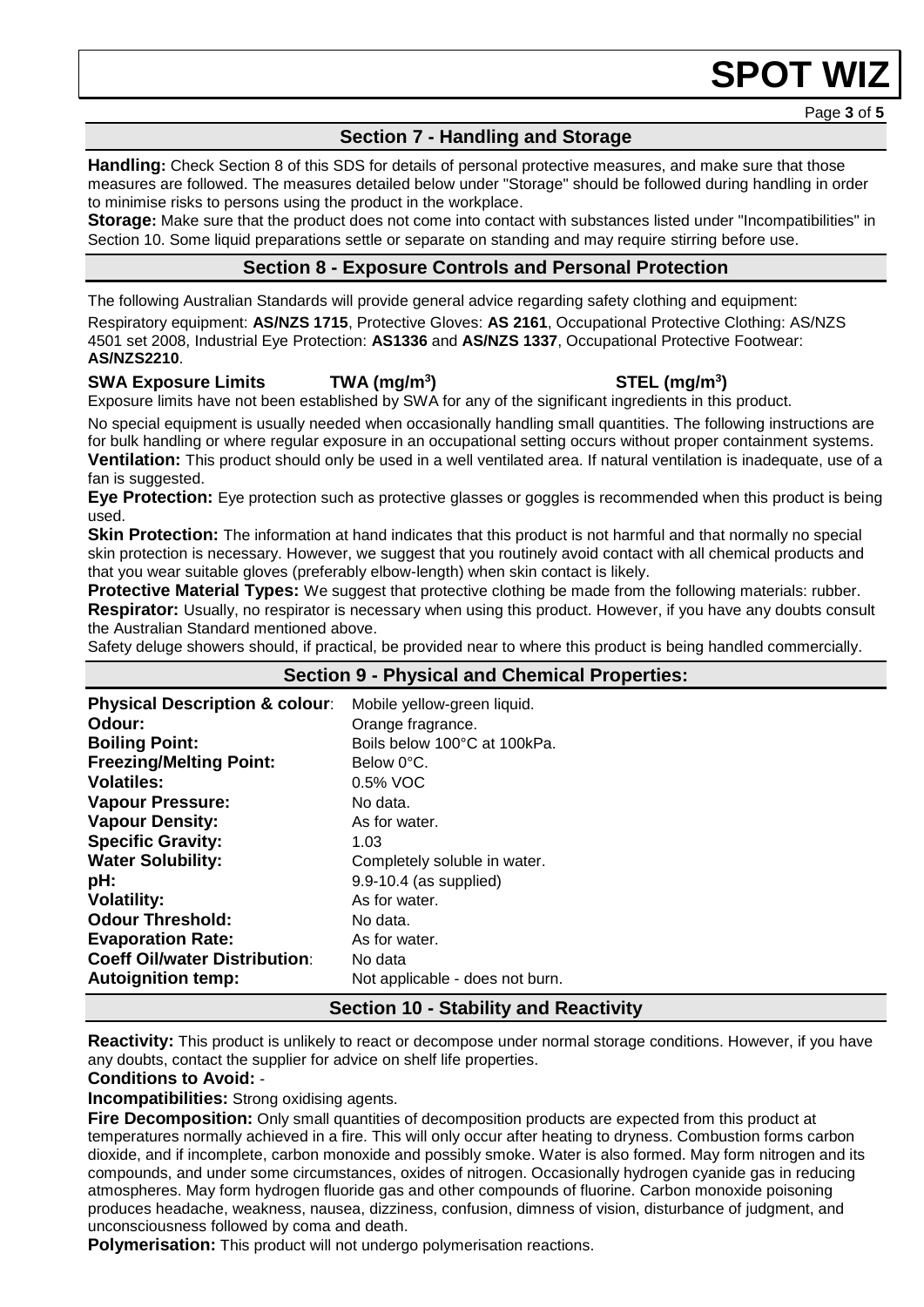# **SPOT WI**

Page **4** of **5**

# **Section 11 - Toxicological Information**

## **Information on toxicological effects:**

| Acute toxicity                                                  | No known significant effects or hazards. |
|-----------------------------------------------------------------|------------------------------------------|
| Skin corrosion/irritation                                       | Irritant.                                |
| Serious eye damage/irritation                                   | Serious eye irritant                     |
| Respiratory or skin sensitisation                               | No known significant effects or hazards. |
| Germ cell mutagenicity                                          | No known significant effects or hazards. |
| Carcinogenicity                                                 | No known significant effects or hazards. |
| Reproductive toxicity                                           | No known significant effects or hazards. |
| Specific target organ toxicity<br><b>STOT)-</b> single exposure | No known significant effects or hazards. |
| Specific target organ toxicity<br>(STOT)- repeated exposure     | No known significant effects or hazards. |
| Aspiration hazard                                               | No known significant effects or hazards. |

# **Classification of Hazardous Ingredients**

# **Ingredient: Health effects:**

Anionic detergents Skin irritation and severe eye irritation. Nonionic surfactants Skin irritation and severe eye irritation.

# **Potential Health Effects**

## **Inhalation:**

**Short Term Exposure:** Available data indicates that this product is not harmful.

**Long Term Exposure:** No data for health effects associated with long term inhalation.

### **Skin Contact:**

**Short Term Exposure:** Available data indicates that this product is not harmful. It should present no hazards in normal use. However product may be mildly irritating, but is unlikely to cause anything more than mild discomfort which should disappear once contact ceases.

**Long Term Exposure:** No data for health effects associated with long term skin exposure.

# **Eye Contact:**

**Short Term Exposure:** This product is believed to be irritating to eyes, but is unlikely to cause anything more than mild transient discomfort.

**Long Term Exposure:** No data for health effects associated with long term eye exposure.

### **Ingestion:**

**Short Term Exposure:** Significant oral exposure is considered to be unlikely. However, this product may be irritating to mucous membranes but is unlikely to cause anything more than transient discomfort. **Long Term Exposure:** No data for health effects associated with long term ingestion.

### **Carcinogen Status:**

**SWA:** No significant ingredient is classified as carcinogenic by SWA.

**NTP:** No significant ingredient is classified as carcinogenic by NTP.

**IARC:** No significant ingredient is classified as carcinogenic by IARC.

# **Section 12 - Ecological Information**

This product is biodegradable. It will not accumulate in the soil or water or cause long term problems. Expected to not be an environmental hazard. Biodegradable and phosphate-free.

# **Section 13 - Disposal Considerations**

**Disposal:** Containers should be emptied as completely as practical before disposal. If possible, recycle product and containers either in-house or send to recycle company. If this is not practical, send to a commercial waste disposal site.